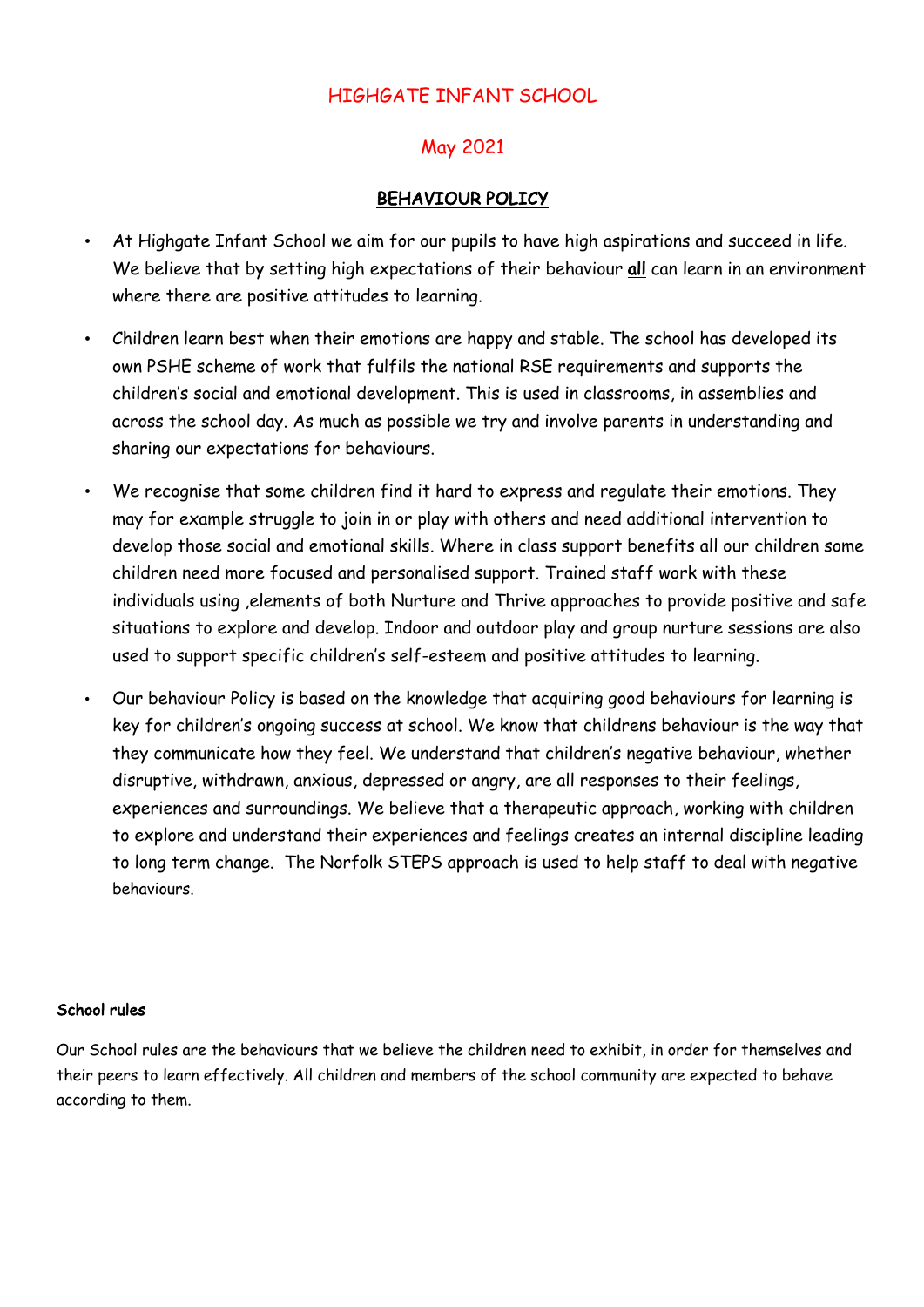In each classroom there is a 'behaviour and wellbeing' display that includes the learning behaviours that we see as positive.

Positive behaviour is recognised and rewarded as follows:

- A child may be allowed to put a pebble or coin in the gold pot. Once the gold pot is filled the whole class share a prize e.g. popcorn and a mini movie.
- Green tickets are awarded for green behaviours in the classroom, lunch hall and playground. All members of staff can award green tickets.
- Silver cards and stickers can be awarded to recognise where a pupil has exceeded expectations. This could be in response to a great piece of work or particularly kind behaviour.
- Gold cards and stickers are awarded where a child has gone far beyond that that is expected – for example a child going out of their way to help a peer or putting an exceptional amount of effort into a piece of work.



• Kindness is recognised with a kindness award given to a child from each class in the assembly at the end of the week.

#### Negative behaviours

It is normal for a child to occasionally exhibit this kind of behaviour. On these occasions staff will remind the children of the behaviour expectation.

All behaviour is communication. It is our job as staff to try to understand when negative behaviour is being communicated and support the child to find other strategies to deal their feelings and communicate them in other ways.

#### Extreme behaviours

- Some behaviours are completely unacceptable and require an immediate measured response.
- Intentionally hurting another child or member of staff.
- Deliberately damaging property.
- Using swear words or other unkind words that the child understands are wrong.
- Refusing to listen to adults instructions.

They impact negatively on other children or staff. If a child exhibits these behaviours details of this will be logged on cpoms and shared with staff and parents. It important to explore the 'root' of any negative behaviours in order to then plan strategies to prevent repeated negative behaviour, class teams will work together with support from the SLT where needed to analyse behaviours and put in place actions to prevent repetition. To support children whose behaviour is an ongoing concern an individual behaviour plan will be created and shared with parents. Where the school and parents deem it necessary a referral to an outside agency such as behaviour support may be made.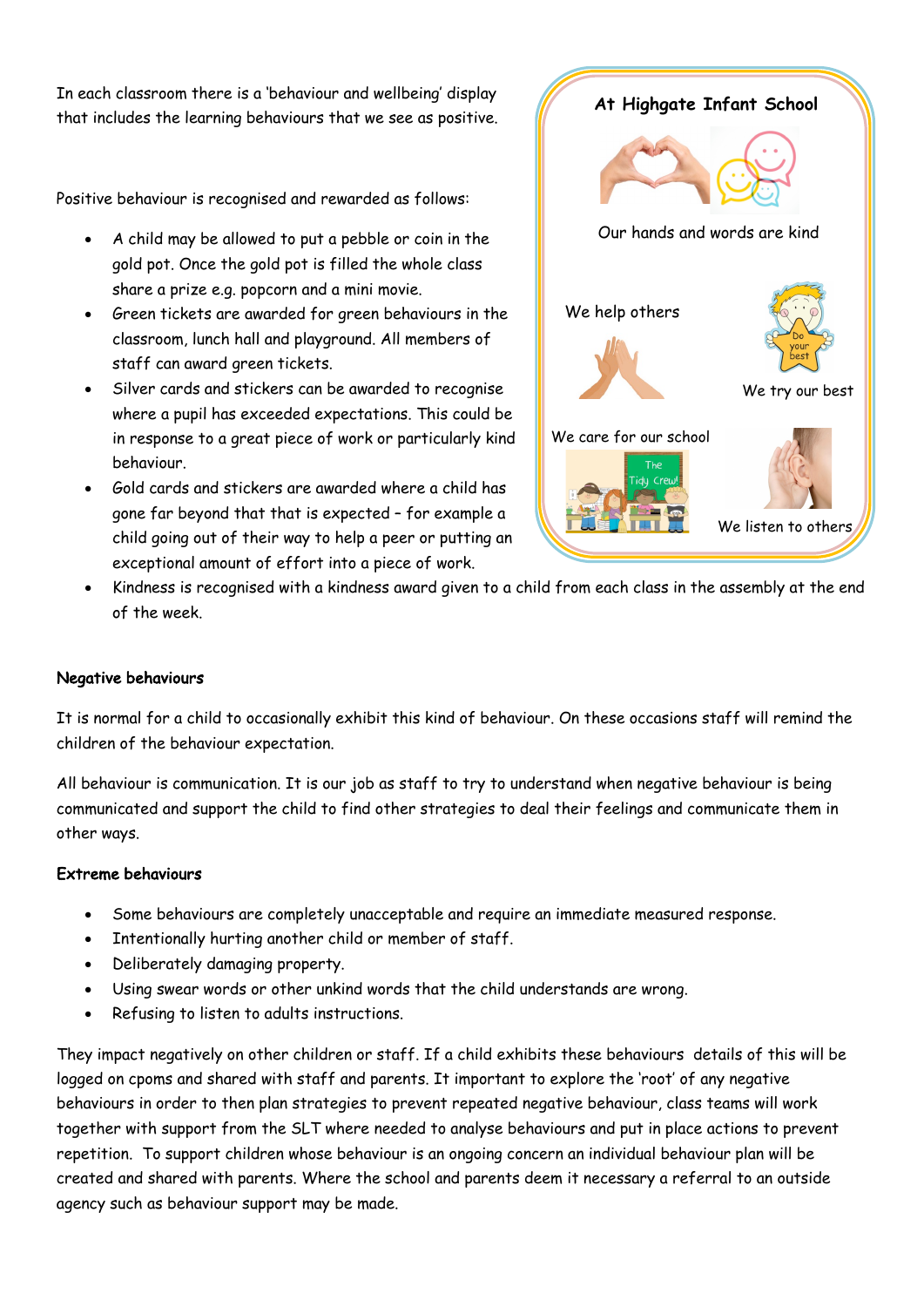### APPENDIX 1.

The Step On approach is a therapeutic approach to behaviour management but there must be clear and consistent responses to the different levels of negative behaviours. The following table illustrates the schools actions and support.

| <b>Levels of Behaviour Management</b>                                                                                                                                                                                                                                                                        |                                                                                                                                                                                                                                                        |                                                                                                                                                                              |
|--------------------------------------------------------------------------------------------------------------------------------------------------------------------------------------------------------------------------------------------------------------------------------------------------------------|--------------------------------------------------------------------------------------------------------------------------------------------------------------------------------------------------------------------------------------------------------|------------------------------------------------------------------------------------------------------------------------------------------------------------------------------|
| LEVEL 1                                                                                                                                                                                                                                                                                                      | <b>TEACHER ACTION</b>                                                                                                                                                                                                                                  | <b>EXTRA SUPPORT</b>                                                                                                                                                         |
| Respects rights of self and others,<br>co-operative and self controlled.                                                                                                                                                                                                                                     | Positively reinforce behaviour<br>with appropriate comments.<br>Specific feedback and<br>rewards.                                                                                                                                                      | Involve others in celebration of<br>achievement<br>Golden Assembly<br>Head's stickers<br>Certificates                                                                        |
| LEVEL <sub>2</sub>                                                                                                                                                                                                                                                                                           | <b>TEACHERS ACTION</b>                                                                                                                                                                                                                                 | <b>EXTRA SUPPORT</b>                                                                                                                                                         |
| Basically respect rights of others but<br>has difficulties which affect self-<br>esteem.<br>Minor disruptions:<br>Eg. Rudeness, annoying others, loud.<br>Some inappropriate physical contact                                                                                                                | Supportive teachers try to<br>solve problem with pupil.<br>Consult other staff.<br>Praise, reinforce success<br>Behavioural contact with<br>pupil/possibly home.<br>Time out of playtime<br>Use of Circle Time and Class<br>Councils.<br>PATHs, THRIVE | Discussion in class team meetings<br>to identify support and positive<br>strategies. These are minuted in<br>class books<br>Support from other school staff<br>may be sought |
| LEVEL <sub>3</sub>                                                                                                                                                                                                                                                                                           | <b>TEACHERS ACTION</b>                                                                                                                                                                                                                                 | <b>EXTRA SUPPORT</b>                                                                                                                                                         |
| As level 2 behaviour.<br>Poor attitude to learning and work.<br>Unresponsive and can be aggressive in<br>class                                                                                                                                                                                               | Consult with Headteacher<br>Colleagues and parents.<br>Action may include loss of<br>playtime, free time.<br>Behaviour contract.<br>Record major incidents.                                                                                            | Support from SENCO and HT.<br>Involve whole school approach and<br>parents.<br>May refer to Behaviour Support Team<br>IEP/SENCO                                              |
| LEVEL 4                                                                                                                                                                                                                                                                                                      | <b>TEACHERS ACTION</b>                                                                                                                                                                                                                                 | <b>EXTRA SUPPORT</b>                                                                                                                                                         |
| Continually breaches rights of others.<br>Regular, persistent serious<br>infringement of school behaviour<br>Policy. E.g. serious verbal or physical<br>assault, intimidation, disruption,<br>defiance, damage to property<br>Continued deterioration in behaviour,<br>ignoring attempts to help and support | Parents contacted<br>Documentation<br>recorded and filed<br>No privileges<br>Time out<br>Daily Behaviour Report<br>Possible fixed term exclusion                                                                                                       | Involve -<br>Behaviour Support Team<br>Chair of Governors<br>Consider Application for a place in the<br>SRB for Behaviour.                                                   |
| Level 5                                                                                                                                                                                                                                                                                                      | <b>TEACHERS ACTION</b>                                                                                                                                                                                                                                 | <b>EXTRA SUPPORT</b>                                                                                                                                                         |
| Seriously violating rights of others<br>and shows no sign of wanting to<br>change.<br>Poor effect on peers<br>Dangerous<br>Uncontrollable and uncooperative                                                                                                                                                  | Refer directly to Head<br>Teacher<br><b>Fixed Term Exclusion</b><br>Possible permanent<br>Exclusion                                                                                                                                                    | Involvement of Governors,<br>School Psychological<br>Service                                                                                                                 |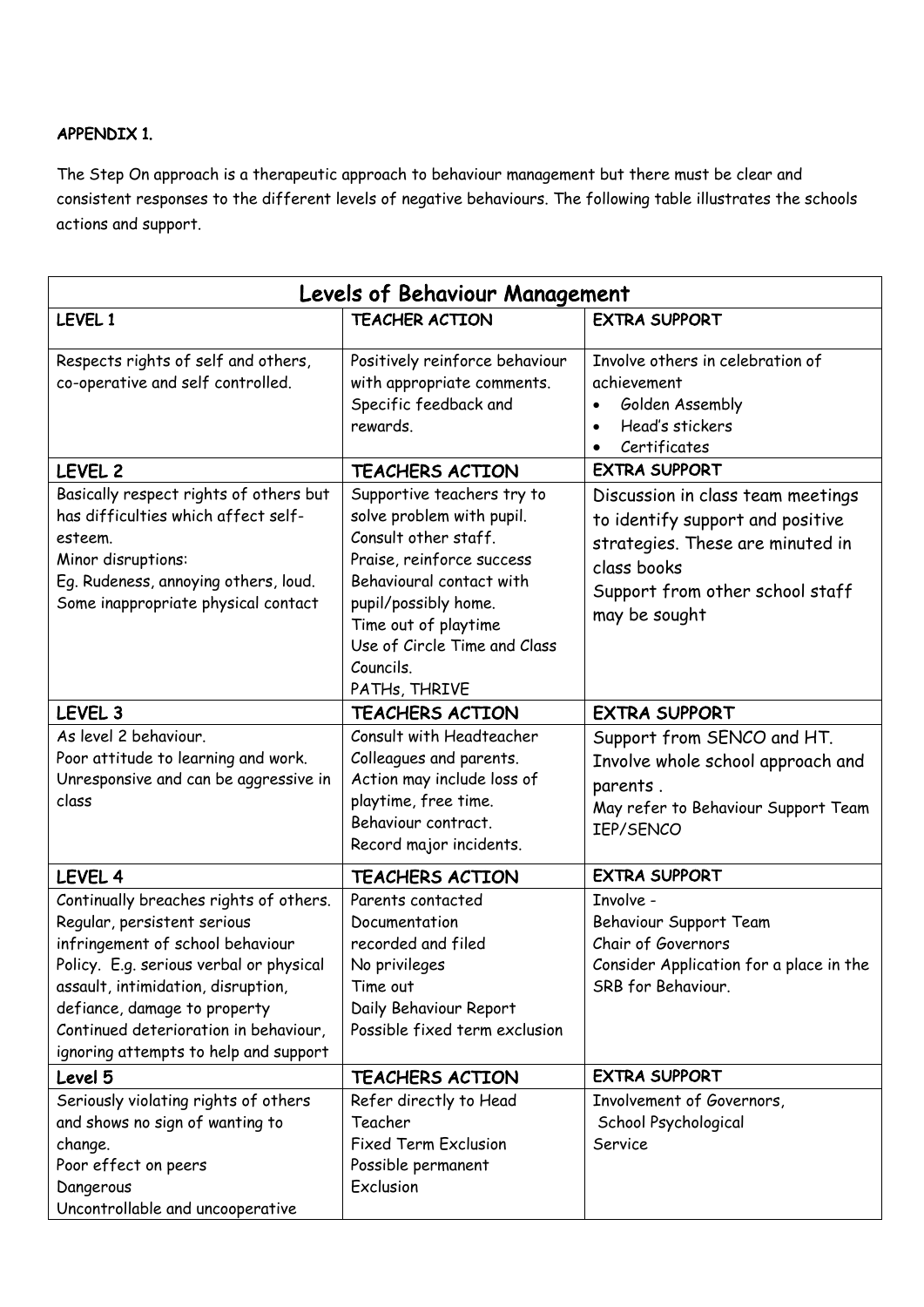# Highgate Infant School

### Anti - Bullying Policy

### May 2021

We believe that every child has the right to a safe and secure environment in which to learn and achieve success. We recognise that bullying may take place and therefore this policy outlines our strategies to deal with it.

#### Aim

To create and maintain a happy and safe learning environment for the whole school community, where bullying is not tolerated.

### What is bullying?

#### Definition

Bullying is the intentional abuse of power by an individual or group with the intent of causing distress to another individual or group.

- It is deliberately hurtful behaviour.
- It may be repeated often over time.
- It is difficult for those being bullied to stop the process.

Whatever the type of bullying, victims feel hurt, threatened or frightened.

Bullying can take many forms including:

#### Physical

e.g. hitting, kicking, pushing, pinching and any other forms of violence, threats or damage to property or theft.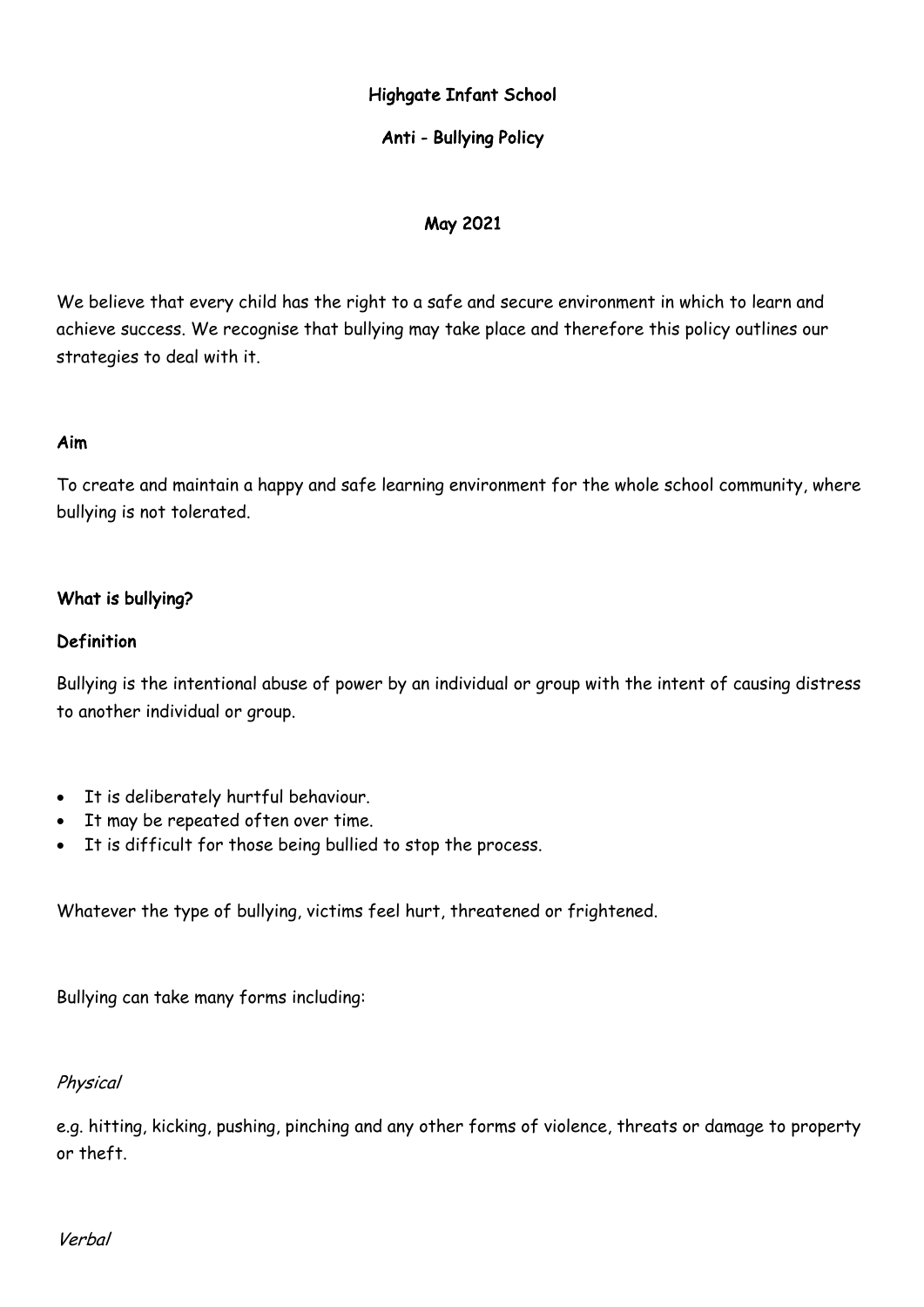e.g. name- calling, sarcasm, spreading rumours, persistent teasing.

### Emotional

e.g. excluding, humiliation, ridicule, tormenting, ignoring.

### Picking on points of difference

e.g. racism, sexism, physical features, family circumstances.

Bullying is not the same as quarrelling - All children will fall out with each other from time to time.

Not all aggression is bullying, nor all name-calling. It becomes bullying when it is exercised through the use of power rather than an exchange between equals.

These types of incidents will be dealt with through the procedures in our Behaviour Policy

# Strategies for the prevention of bullying

• What can pupils do?

# When you are being bullied

- 1. Stay calm and keep safe.
- 2. Try not to show the bully that you are upset.
- 3. Tell the bully to stop.
- 4. Let an adult know as soon as possible otherwise they will not know there is a problem.
- What can parents do?

# If your child is being bullied

- 1. Stay calm avoid over -reacting.
- 2. Take it seriously and make the time to find out the facts
- 3. Talk calmly with your son/daughter. Let him/her know they are valued and important. Emphasise that you are going to support them
- 4. Reinforce that it is right to let people know
- 5. Help your son/daughter practise strategies such as being confident, walking away and keeping safe
- 6. Check that your child is not inviting the bully by some unacceptable or unpleasant behaviour or attitude
- 7. Stay in touch with school; let them know if things improve as well as if problems continue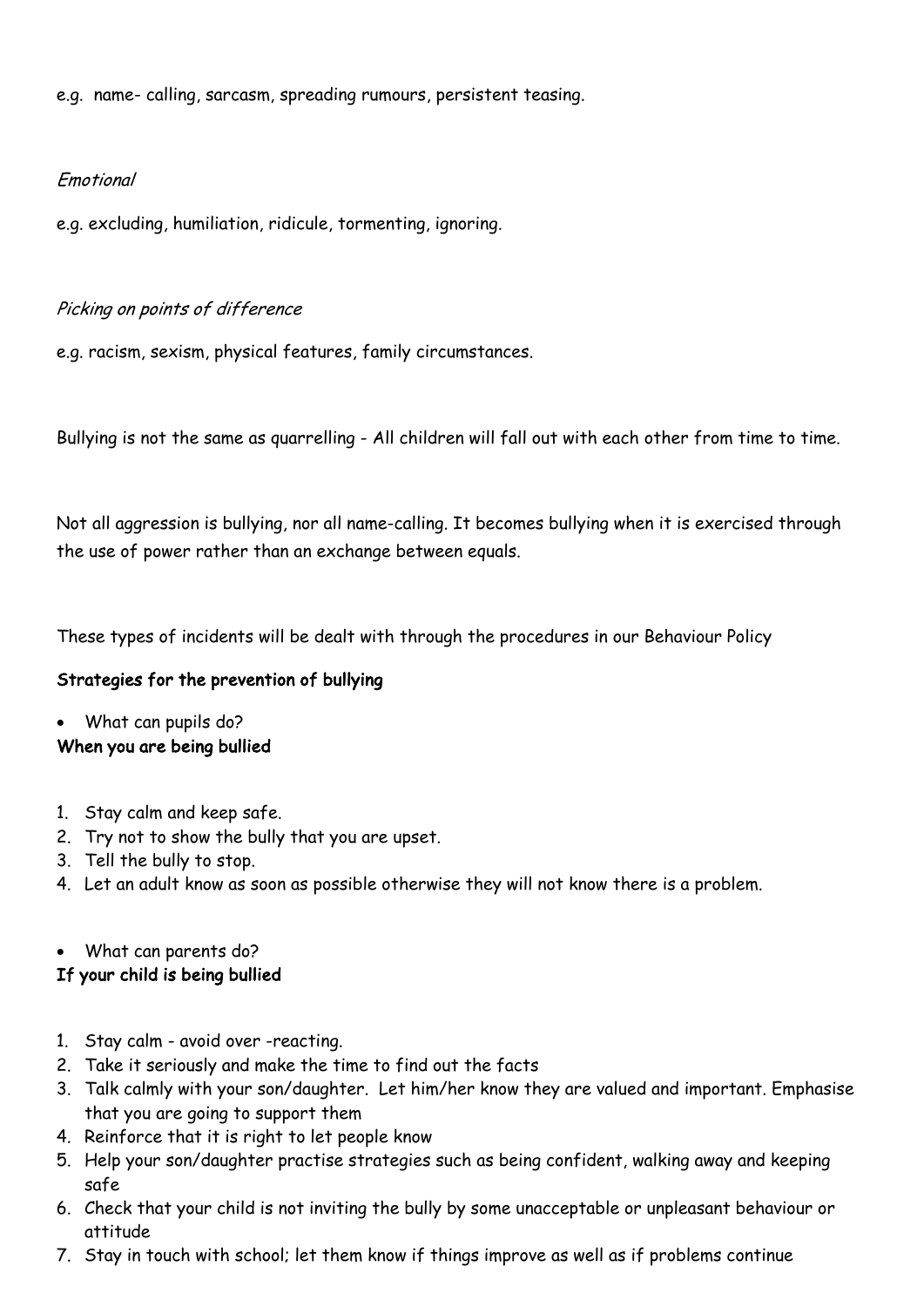# If you learn that your son / daughter is bullying:

- 1. Try to stay calm
- 2. Talk calmly with your son/daughter. Let them know they are valued and important. Explain that what he/she is doing is unacceptable and makes other people unhappy.
- 3. Ask if he/she has any ideas about why they bully and what they think might help him/her stop
- 4. Find out if there is something in particular which is troubling him or her and try to sort it out
- 5. Work out a way for him/her to make amends for the bullying
- 6. Set limits. Stop any show of aggression immediately and help him/her find other, non-aggressive ways of reacting
- 7. If he/she bullies when faced with certain situations, help him/her work out and practise alternative ways of behaving
- 8. Explain that getting away from a situation where he/she can feel themselves losing their temper, or things getting out of hand, is not a weakness. It is a sensible way of ensuring that the situation does not get worse
- 9. Talk with the school. Make sure the Class Teacher knows. Explain that your son/daughter is making an effort to change his/her behaviour. Ask what ideas they have to help. School staff are committed to helping
- 10. Talk to the staff about setting realistic goals for your son/daughter don't expect too much too soon – and about rewarding him or her when they achieve one of these goals. Praise him/her when they do things well. Create opportunities for him/her to shine
- 11. Other children may deliberately provoke or bully, especially if they think the bully is trying to reform. Explain to your son/daughter that they may be taunted and provoked but they should try not to respond aggressively. He/she should walk away quickly if they think someone is trying to pick a fight.

Parents can help by controlling their own aggression and by making it clear that violence is always unacceptable.

# Action Points

# Initial Response

# What School Can Do

Highgate Infant School's Home- School Agreement emphasises the importance of treating everyone with care, respect and courtesy

The School is committed to taking all reported instances of bullying seriously. Reported instances will be investigated sensitively

The School is committed to stopping bullying and will persistently strive to achieve this when incidents are reported

Incidences are reported in accordance with LA guidelines.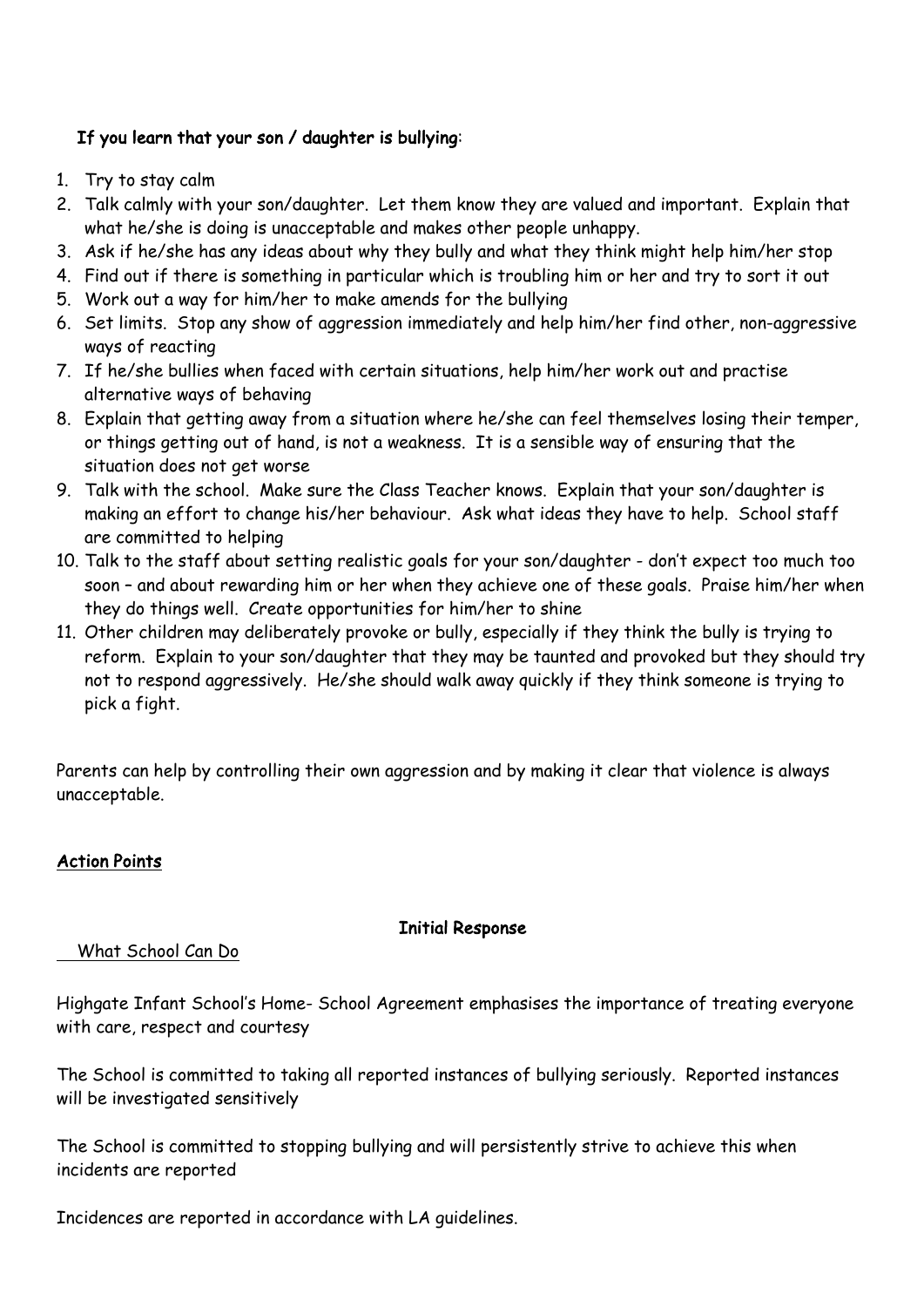# School staff are given specific guidance on dealing with incidents of bullying:

# Staff should

- 1. Take all reported instances of bullying seriously and deal with the matter sensitively
- 2. Remain calm when dealing with an incident
- 3. Take appropriate action to defuse situations if necessary
- 4. Make an assessment of the situation ensuring that the personal safety of all parties is the first consideration
- 5. Offer reassurance to the victim(s)
- 6. Decide to either deal with the matter themselves or refer it on as appropriate to another member of staff in line with the school's Behaviour Policy

# Investigating Incidents

# Staff should

Investigate the reported incident sensitively and thoroughly bearing these principles in mind

- reassurance to the victim is vital
- \* confirm and reinforce with all parties the expectation that it is right that incidents must be reported

# Dealing with the Victim

- 1. Interview the victim
- 2. Offer reassurance that bullying can be stopped and that school will persist with intervention until it does
- 3. Reinforce that it is right to let people know about bullying
- 4. Offer concrete help, advice and support in relation to the specific problem
- 5. Enlist their co-operation and that of witnesses or friends if it happens again it must be reported
- 6. Communicate with others as appropriate (e.g. Class Teacher, Headteacher, Parents)
- 7. Check on progress directly with the victim at some time in the future

# Dealing with the Bully

- 1. Interview the bully separately
- 2. Remain calm
- 3. Listen to his/her version of events
- 4. Reinforce that bullying is not acceptable
- 5. Offer advice to the bully to try to see the victim's point of view
- 6. Reinforce that it is right for victims to let school and others know when they are bullied
- 7. Be clear that school expects the bullying to stop. Seek a commitment to this end from the bully
- 8. Advise the bully you will be checking to ensure the bullying stops
- 9. Punish the bully, explaining carefully what the punishment is and why it is being given
- 10. Arrange for restoration of items damaged or taken
- 11. Place an expectation on the bully to acknowledge his/her bullying to the victim and encourage an apology. This is part of the School's policy of Restorative Justice.
- 12. Communicate with other parties as appropriate (e.g. parents, Class Teacher, Headteacher)
- 13. Make a written record in the Bullying Log as well as an Incident report.